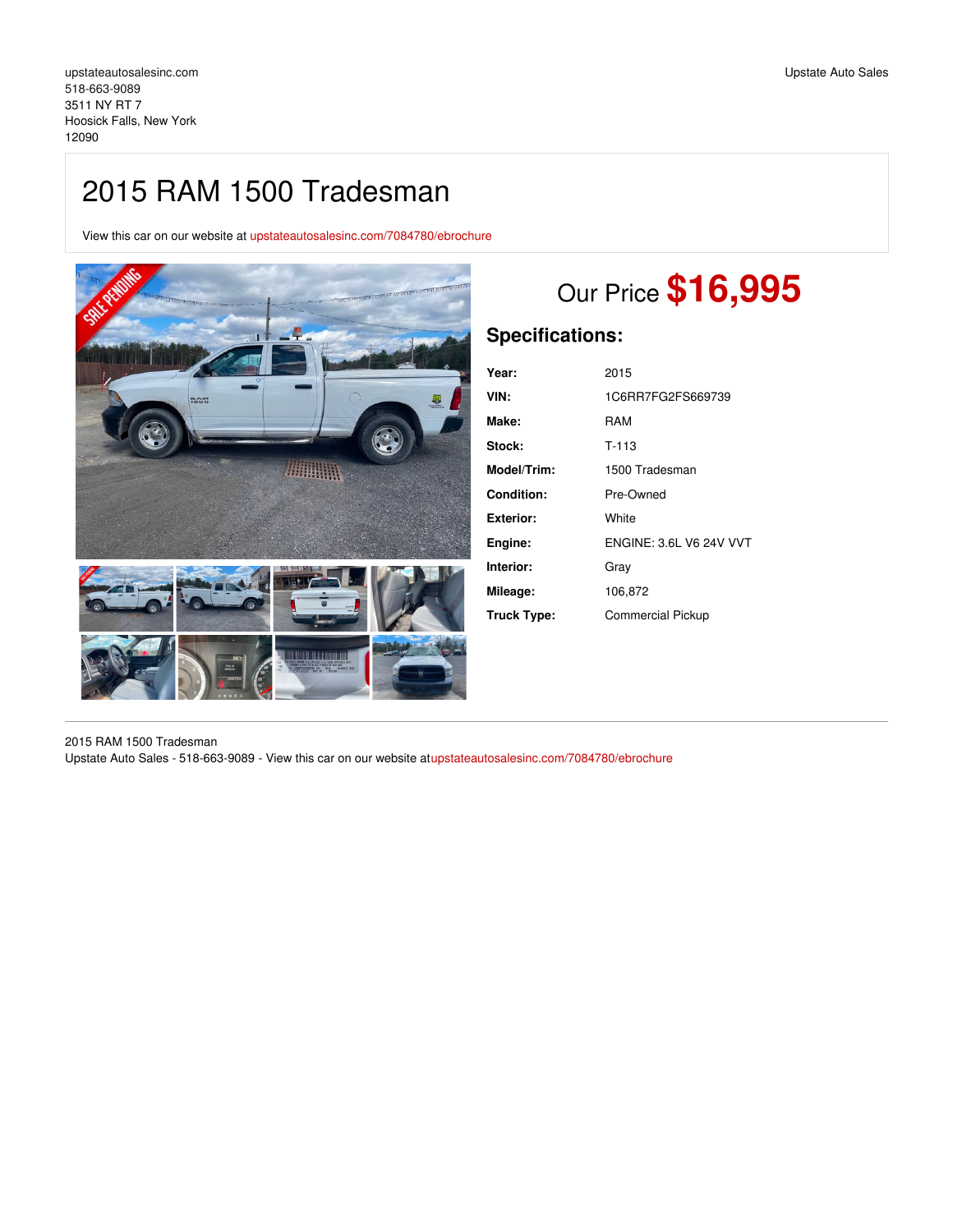

#### 2015 RAM 1500 Tradesman

Upstate Auto Sales - 518-663-9089 - View this car on our website a[tupstateautosalesinc.com/7084780/ebrochure](https://upstateautosalesinc.com/vehicle/7084780/2015-ram-1500-tradesman-hoosick-falls-new-york-12090/7084780/ebrochure)

## **Installed Options**

#### **Interior**

- 2 12V DC Power Outlets
- 4-Way Driver Seat -inc: Manual Recline and Fore/Aft Movement
- 4-Way Passenger Seat -inc: Manual Recline and Fore/Aft Movement
- 40/20/40 Split Bench Seat- Analog Appearance
- Cruise Control w/Steering Wheel Controls- Day-Night Rearview Mirror
- Delayed Accessory Power- Electronic Shift- Fade-To-Off Interior Lighting
- Front Armrest w/Three Cupholders- Full Cloth Headliner
- Full Vinyl/Rubber Floor Covering
- Gauges -inc: Speedometer, Odometer, Voltmeter, Oil Pressure, Engine Coolant Temp, Tachometer, Oil Temperature, Transmission Fluid Temp, Engine Hour Meter and Trip Odometer
- Glove Box- HVAC -inc: Underseat Ducts- Heavy Duty Vinyl 40/20/40 Split Bench Seat
- Instrument Panel Bin, Dashboard Storage, Driver And Passenger Door Bins and 2nd Row Underseat Storage
- Interior Trim -inc: Deluxe Sound Insulation, Metal-Look Instrument Panel Insert and Chrome/Metal-Look Interior Accents
- Manual Adjustable Front Head Restraints and Manual Adjustable Rear Head Restraints
- Manual Air Conditioning- Manual Tilt Steering Column- Pickup Cargo Box Lights
- Power 1st Row Windows w/Driver And Passenger 1-Touch Up/Down Power Door Locks
- Power Rear Windows- Rear Folding Seat- Sentry Key Engine Immobilizer
- Systems Monitor- Urethane Gear Shifter Material

#### **Exterior**

- Active Grille Shutters- Auto On/Off Aero-Composite Halogen Headlamps w/Delay-Off
- Black Door Handles- Black Exterior Mirrors
- Black Front Bumper w/Black Rub Strip/Fascia Accent- Black Grille
- Black Rear Step Bumper- Black Side Windows Trim and Black Front Windshield Trim
- Cargo Lamp w/High Mount Stop Light- Center Hub- Clearcoat Paint- Deep Tinted Glass
- Exterior Mirrors w/Heating Element- Fixed Rear Window- Front License Plate Bracket